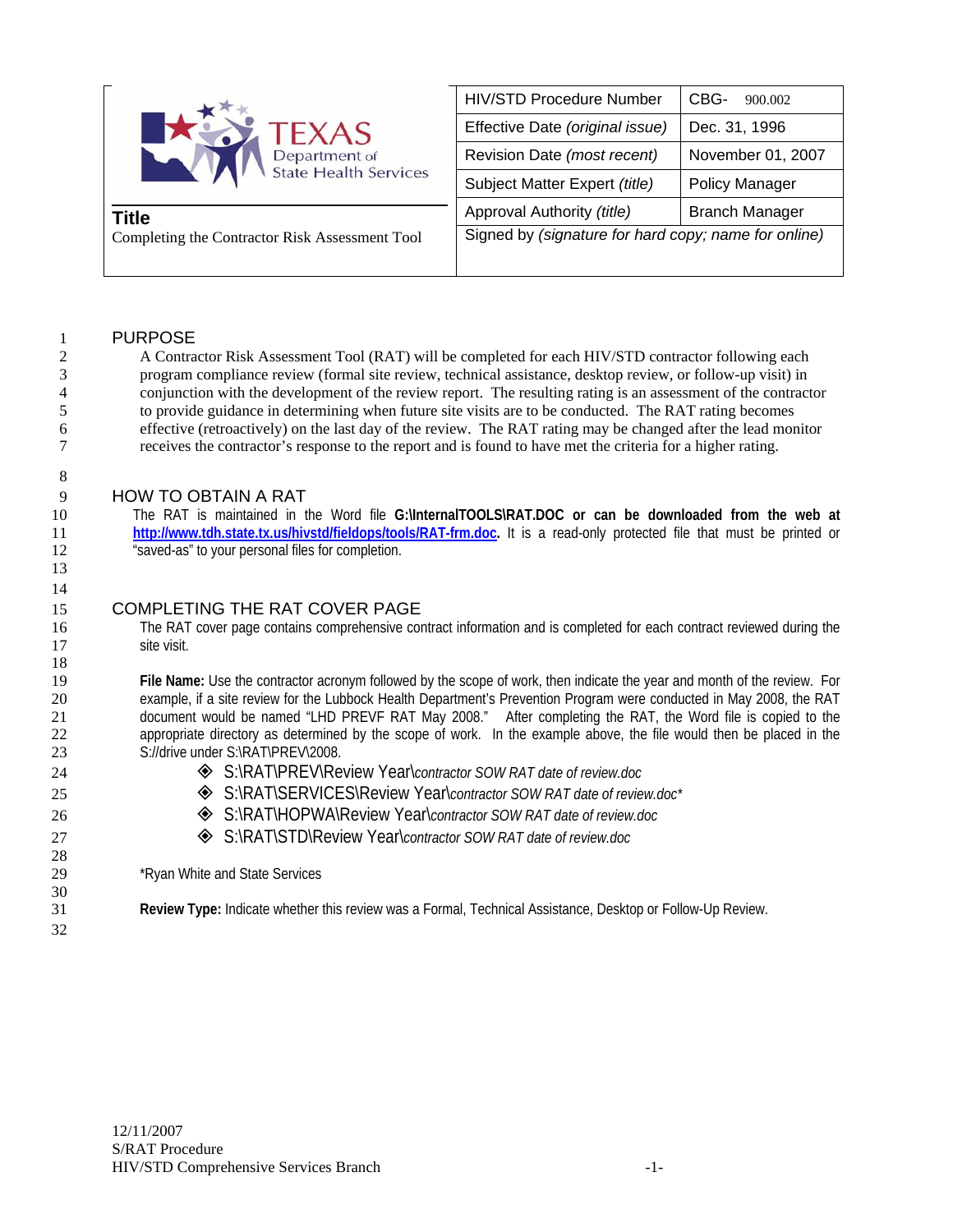**Contractor:** Enter the complete legal name of the contractor being assessed. No acronyms may be used. This information is located in their application for funding or if an existing contractor, in the program contract file or The Source. **Contractor Address:** Enter the city of the contractor's administrative offices. This information is located in their application for funding or if an existing contractor, in the program contract file or The Source. **Scope of Work Reviewed:** Enter the scope of work and identify the intervention/contracts reviewed. Example for Prevention: Prevention Federal – PBC and Voices/Voces. Example for Services: Administrative Agency – RW, SS and HOPWA. **Contract Amount:** Enter the total amount of each contract identified. This information can be found in the program contract file or The Source. **DSHS Document #:** Enter the DSHS document number for each current and/or pending contract(s) identified. If a pending document does not have a number assigned, enter "pending." This information can be found in the program contract file or The Source. **Planning Area:** Enter the planning area were the agency is located. Texas is divided into six geographical HIV/STD Prevention Planning Areas. The planning areas are as follows: Area 1-West Texas; Area 2- Panhandle LOMA; Area 3- North Texas; Area 4- East Texas; Area 5- Central Texas; and Area 6- South Texas. For specific counties covered in each area go to the HIV/STD web site and search under the Planning Services. **Region:** Enter the public health region in which the contractor is located. This information is located in their application for funding or if an existing contractor, in the program contract file or The Source. There are 11 public health regions in the state. **Regional Coordinator:** Enter the name of the Regional Coordinator working with the contractor. **Monitors:** Enter the names of the monitors who conducted the review and indicate the lead monitor with an asterisk. The lead monitor will serve as the contact person regarding the information included in the review report and RAT. **Date Visit was Completed:** Enter the last day of the visit.If it is a desktop review, enter the date the desk top review was completed. **Date of Next Visit:** Enter the date of the next visit. This is dependant upon the RAT score. RAT score information is located on page 3 of the RAT Tool. **Agency Director/Title:** Enter name of agency's director and title specific to the scope of work that was assessed. **Phone:** Enter the telephone number for the agency's director. **Email:** Enter the email address for the agency's director. **Program Contact/Title:** Enter the information for the agency's contact person specific to the scope of work that was assessed. **Phone:** Enter the telephone number for the identified contact person. **Email:** Enter the email address for the identified contact person. **Box on top right corner: a. MLP# Assigned:** Reserved for tracking purposed for the Contract Management Unit. **b. Que Date:** Reserved for tracking purposes for the Contract Management Unit**.**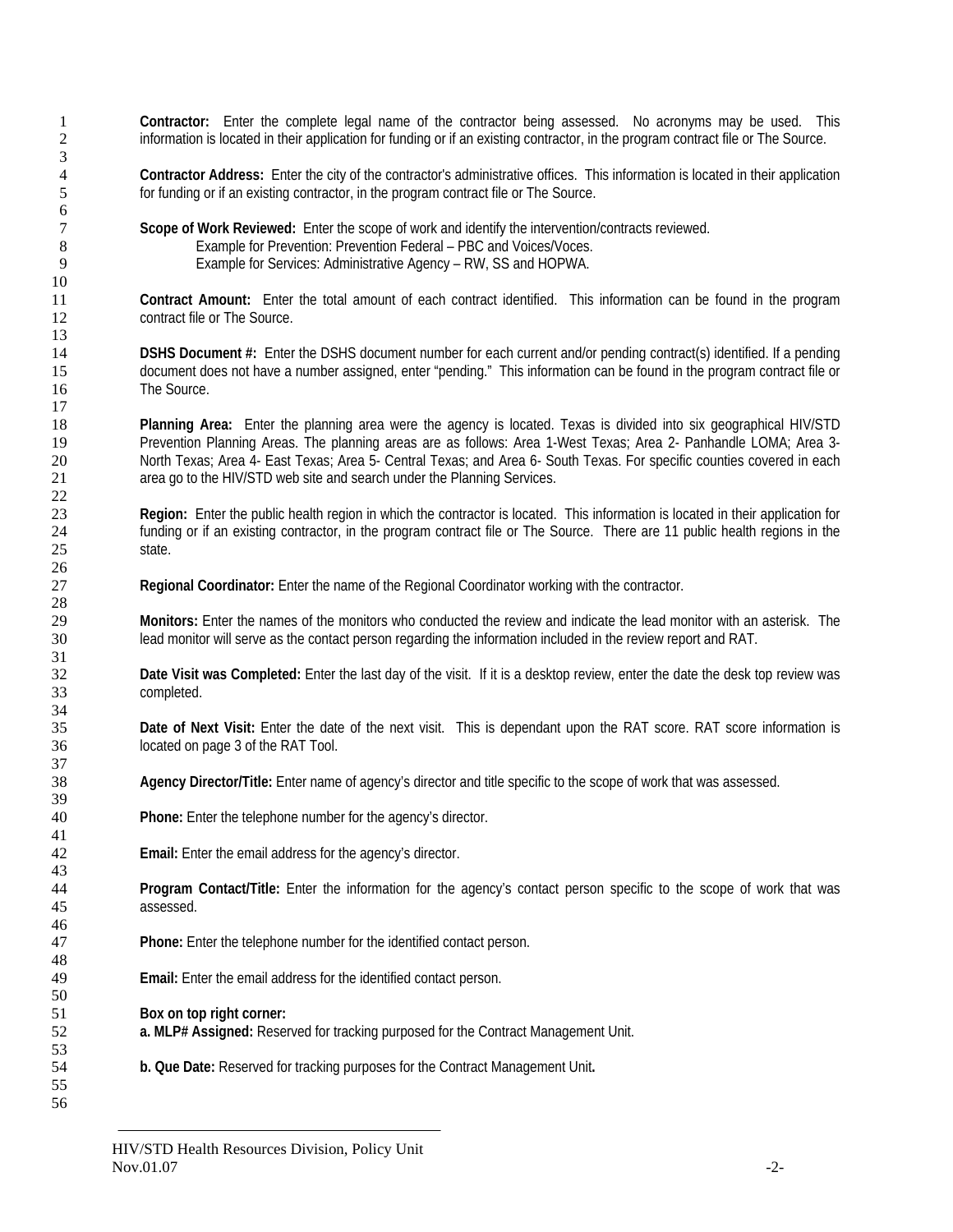**Risk Rating:** Enter in the Risk Rating following the completion of the Risk Assessment Tool.

**Sanction Level:** Enter in the sanction level recommended following the completion of the Risk Assessment Tool, if applicable. Sanction Levels can be found on page 4 of the RAT.

**RAT Risk Rating Effective Date:** Enter the last day the most recent review.

# COMPLETING THE RISK ASSESSMENT TOOL, SPECIFIC TO THE SCOPE OF WORK

The Risk Assessment Tool, Specific to the Scope of Work, is the second and third page of the RAT. This section is to be completed for each contract reviewed. This information should be completed based upon the most recent program review, the resulting review report, and other documentation found within this office.

**RAT Completed By:** Enter your name.

**Date:** Enter the date of the completed assessment.

## **STANDARDS**

- **1. The contractor has previously been monitored for this or other HIV/STD grants.** This question differentiates between a new contractor who will need a visit within a shorter timeframe and an existing contractor who is familiar with DSHS requirements and it is not performing. Mark Yes, No or N/A.
- **2. The contractor has received an on-site review and/or technical assistance in accordance with DSHS program guidelines.** This question is identifying a contractor who has not received an assessment and needs to be reviewed within a shorter time period and a contractor who has received an assessment and guidance. Mark Yes, No or N/A.
- **3. The contractor submitted a corrective action plan by the due date if required by the previous site visit report.**  Was the contractor able to follow DSHS requirements with the timely submission of the corrective action plan as required by the previous site review. This information can be obtained from the Consultant Tracking Table located in the G: drive as well as the Contractor's monitoring file. Mark Yes, No or N/A.
- **4. The contractor submits program reports and data by the due date.** The contractor has submitted quarterly/program reports to the CMU by the due date. Contact the Contract Monitor and Oversight Manager at the CMU for this information. The contractor submits program data to the Program Improvement Group by the due date (RECN, CRCS Data Sheet, EBI data, STD MIS and ARIES). Mark Yes, No, or N/A.
- **5. The contractor's program reports and data are complete and accurate.** The contractor has submitted complete and accurate quarterly/program reports. Evidence of the number of quarterly/program report revisions can be obtained from the CMU Contract Monitor and Oversight Manager. The contractor has submitted program data by the due date. Contact the Program Improvement Group for information of complete and accurate data. Mark Yes, No, or N/A.
- **6. The contractor meets performance measures as required by the contract.** The contractor is on target to meet all performance measure as required by their contract. See most recent site review report, quarterly/program reports, the RECN system, STD MIS and follow up with the Program Improvement Group for ARIES and other specific EBI and CRCS data to verify. Mark Yes, No, or N/A.
- **7. The contractor complies with contractual requirements as reflected in site visit tools, policies and procedures.**  The contractor follows DSHS contractual requirements for delivering services. These requirements are assessed during a site review or other form of assessment (TA visits, desktop). The contractual requirements are delineated in the contract language located in the contract files. Mark YES, NO, or N/A.
- **8. The contractor performs required oversight activities for staff and subcontractors.** Required oversight timelines are located in the contract language and quality assurance portion of the contractor's application. Mark Yes, No or N/A.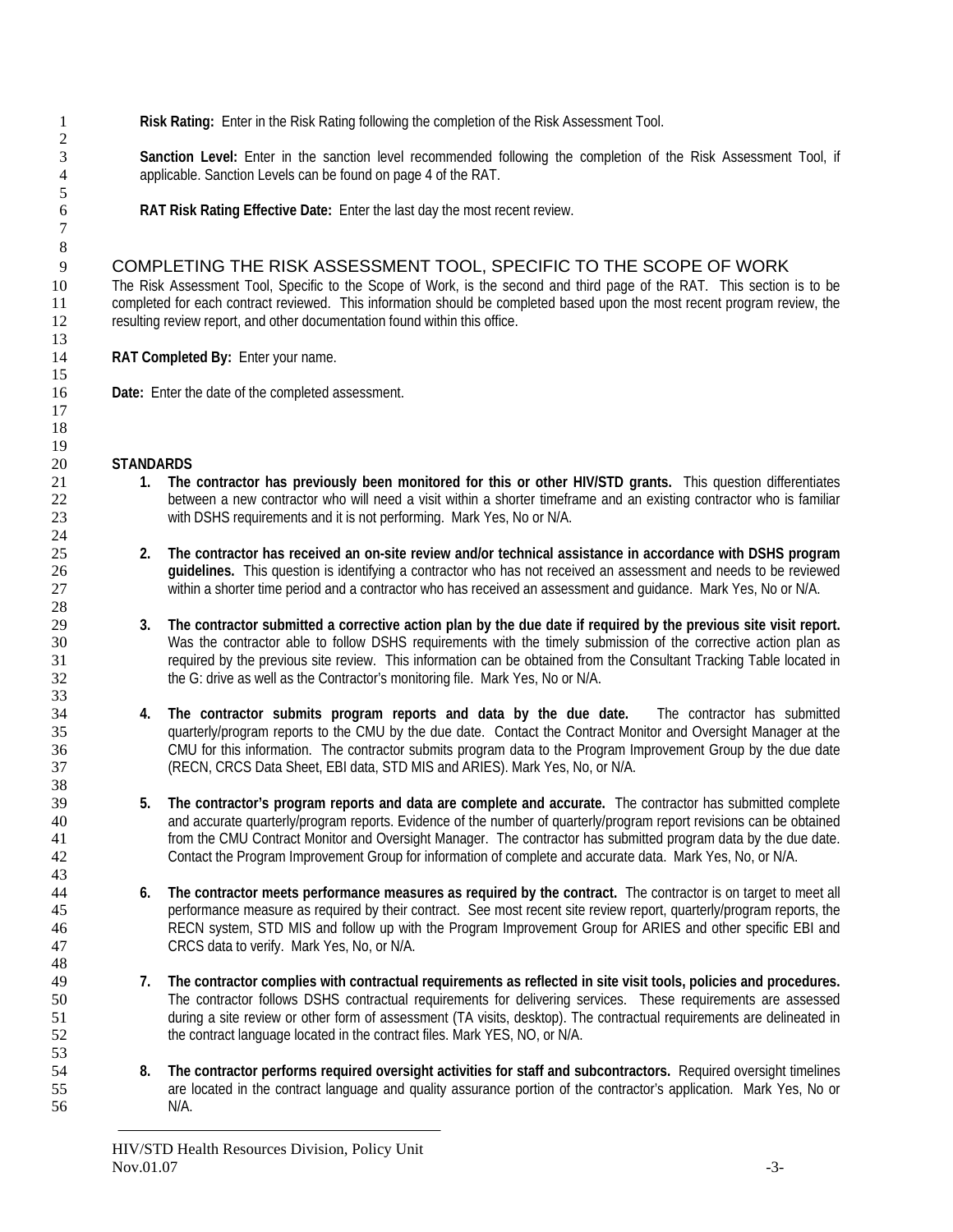- **9. The contractor has implemented mechanisms for external feedback from stakeholders, including measures of satisfaction and suggestions for contractor improvement.** See most recent site visit report or quarterly report for information on client satisfaction and suggestions for improvement. Mark Yes, No or N/A.
- **10. The contractor is free from validated complaints within the last 24 months.** A list of contractors with validated complaints is available from the Field Operations Manager. Mark Yes, No or N/A.
- **11. The contractor meets the minimum standards for quality management as contractually required (for Administrative Agencies).** The contractor is meeting contractual requirements by showing a good faith effort of developing and implementing a comprehensive QM system. Elements included in a QM system are outlined in the audit review tool for Administrative Agencies. Mark Yes, No, or N/A

#### **CRITICAL STANDARDS**

- **12. The contractor implemented its Plan of Action according to the documented DSHS program approved time line identified in the previous site visit report or subsequent correspondence. Corrective actions and improvements were substantiated during the most recent site visit.** Responses to site visit reports and subsequent correspondences are filed in the branch monitoring files. 21 Mark YES, NO, or N/A.
- **13. The contractor has been free from DSHS and other known state or federal sanctions for the last 24 months.**  24 Mark YES, NO, or N/A.

#### **14. The contractor is on target in implementing the work plan.**

The contractor is implementing the work plan negotiated in its contract and is on target with the activities described in the work plan. Program reports are located in the contract files and copies are routed to the Field Operations consultant or Regional Coordinator. Mark YES, NO, or N/A.

**15. The contractor is free from validated complaints regarding an immediate and/or serious threat to the health and safety of clients since the last review.** A list of contractors with complaints not resolved in a timely manner is available from the Field Operations Manager or the Group Manager. Mark YES, NO, or N/A.

## **CRITICAL CLINICAL STANDARDS**

- **16. The contractor assures that subcontractors meet the minimum standards for clinical services as contractually required.** Use the current site visit report developed in conjunction with this RAT. Monitoring team should be in consensus and report findings for the purpose of this RAT documented. Mark YES, NO, or N/A.
- **17. The contractor assures that all subcontractors meet minimum standards for case management as contractually required.** Mark YES, NO, or N/A
- **18. The contractor assures a resource for HIV related primary care is available and accessible for all eligible clients.** Mark YES, NO, or N/A
- **19. The contractor assures that subcontractors who provide client care services for HIV and other sexually transmitted diseases funded under the RWII meet DSHS policies on Child Abuse Screening, Documenting and Reporting.** Mark YES, NO, or N/A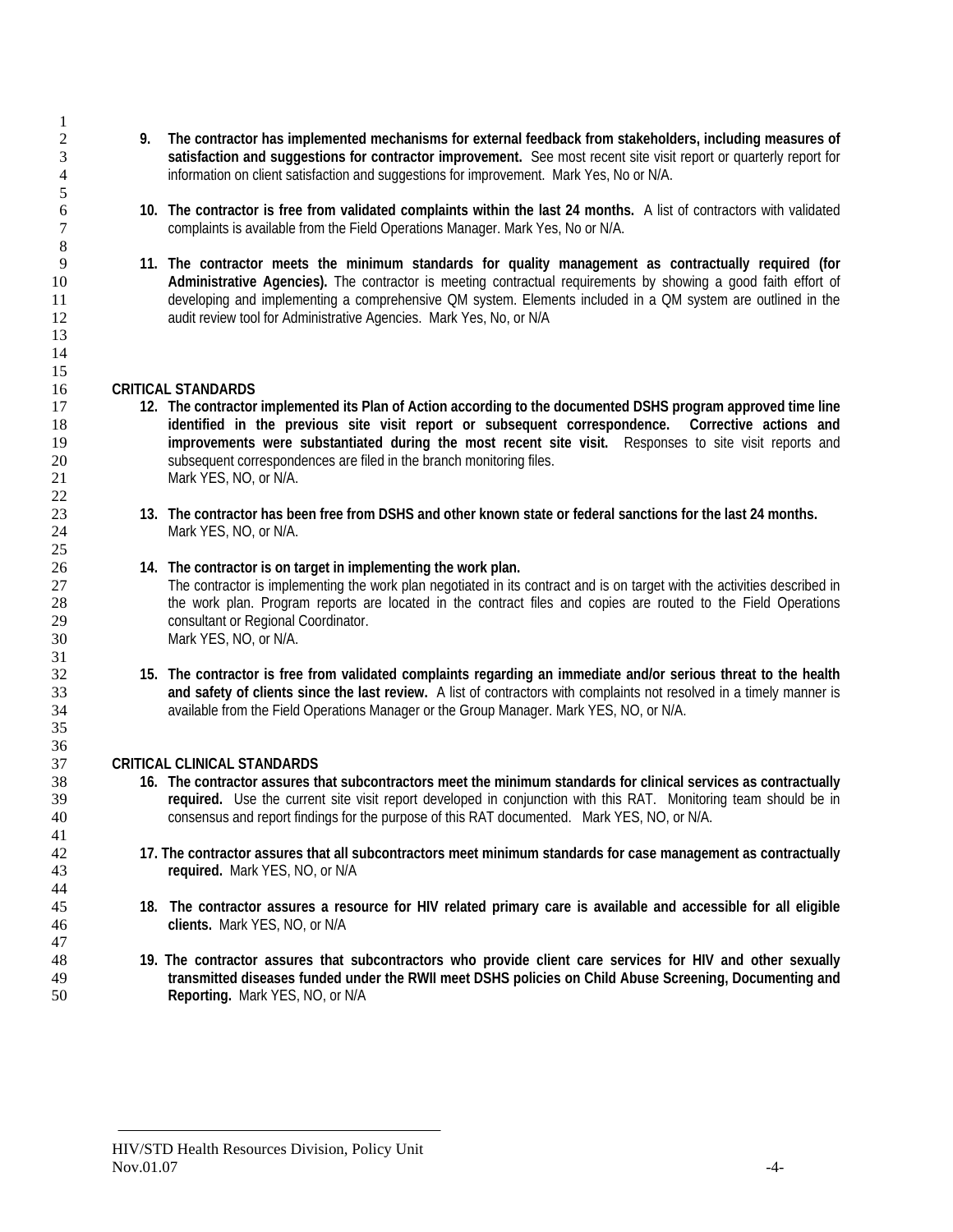# SCORING

 $\frac{14}{15}$ 

Tally the number of Yes and No answers in the **STANDARDS** section. Tally the number of Yes and No answers in the **CRITICAL STANDARDS** section. Tally the number of Yes and No answers in the **CRITICAL CLINICAL STANDARDS** section. Assign a Risk Rating I, II, or III following the instructions for Scoring Risk Ratings.

# JUSTIFICATION for RISK RATING

7 Within their scope of work, each review team member will narrate a justification for the Risk Rating and explain at 8 minimum all "No" answers.

# STAFF MEMBER CONDUCTING ASSESSMENT AGREES with RISK RATING

11 Indicate whether you agree with this statement by marking YES or NO. If the reviewer(s) does not agree with the Risk 12 Rating, indicate what the Risk Rating will be changed to. If the Risk Rating is changed, justification for changing the 13 Risk Rating is required.

#### **SIGNATURE OF STAFF MEMBER(S) MANAGER OR TEAM LEADER**

If the Risk Rating is changed, the staff manager's or team leader's signature is required.

## SANCTIONS

Have sanctions been recommended for this contractor as a result of this review? Enter Yes or No. Indicate the level and type of sanctions imposed.

# JUSTIFICATION for SANCTIONS

Document reason(s) why sanctions are recommended for this contractor.

Note: Field Operations Manager must sign the RAT when recommending sanctions.

## ADDITIONAL STAFF COMMENTS and CONCERNS REGARDING THIS CONTRACTOR

Document any additional comments or concerns you have regarding this contractor. Initial and date comments. (OPTIONAL)

# REGIONAL STAFF KNOWLEDGE

## **Has appropriate Regional staff reviewed this RAT?**

33 Route this document to appropriate regional staff for review prior to submitting to Field Operations Team Leader or Manager. Once regional and central staffs agree with the Risk Rating, document the date.

## THIS RAT HAS BEEN REVIEWED

Submit the final RAT to all of the Team Leaders or Group Managers represented by the site review for signature and approval. If the RAT includes sanctions it must be signed by the Field Operations Manager.

## WHAT TO DO WITH THE COMPLETED RAT

After the Team Leaders or Managers have signed the RAT, it is returned to the lead monitor and/or FO contact person who will copy the Word file to one of the S:\RAT directories, as reflected on page one. The lead monitor and/or FO contact person will route an electronic copy of the RAT to the assigned CMU contract manager and place the original 44 signed RAT in the program monitoring file along with the program review report that it was prepared in conjunction<br>45 with.

47 The Field Operations Consultant will inform the Team Leader of proposed types of reviews and the review 48 schedule according to the Risk rating and sanction levels of each contract attachment. Proposed travel 49 schedules are to be submitted to appropriate Team Leaders or Managers. The schedule need not be date 50 specific, but should indicate what month and year each contractor will be visited.

## REVISION

- 53 August 31, 2007
- 54 Revisions to this policy too substantial to list, therefore it is treated as a new document. The revised policy is effective inmediately.
- immediately.